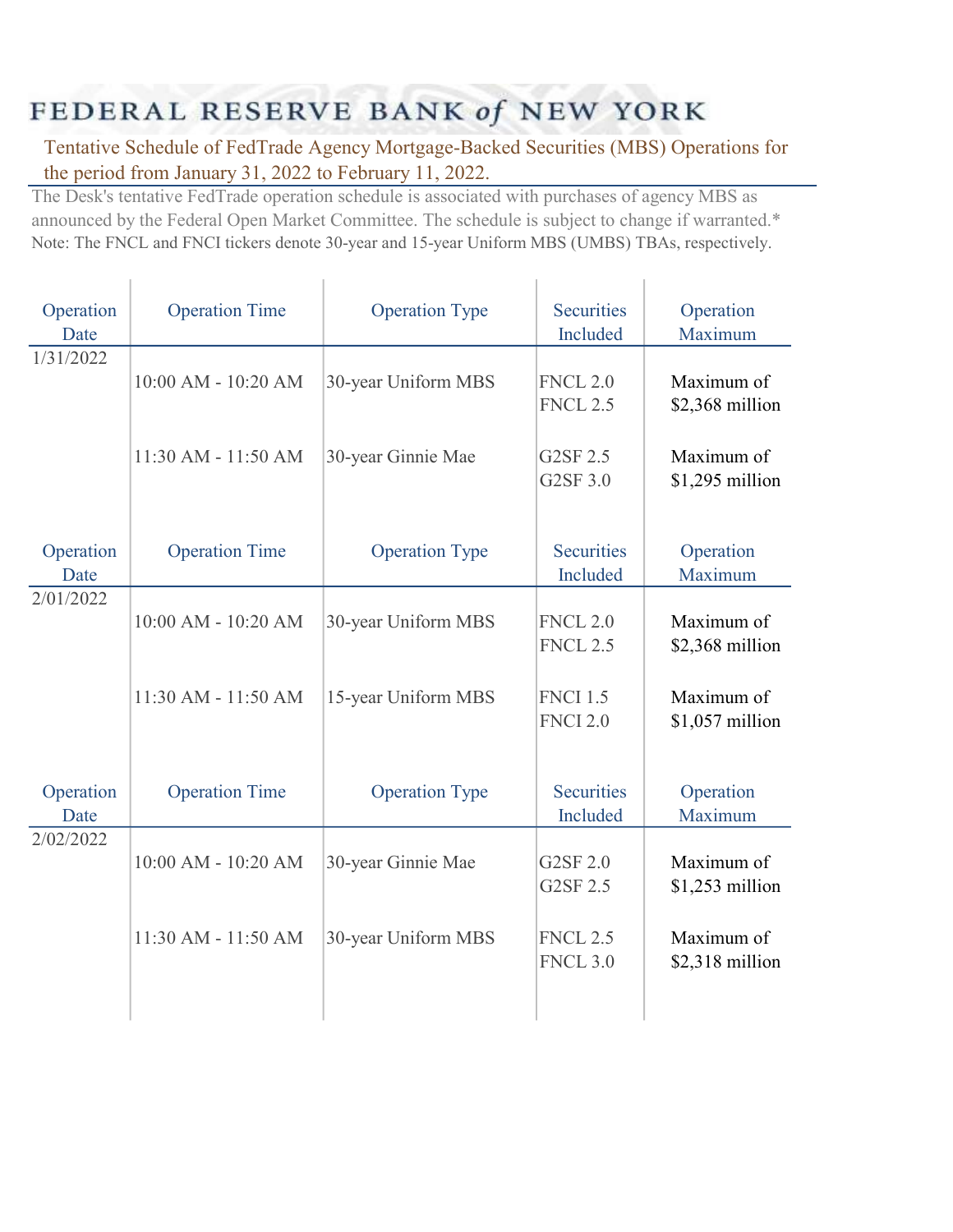| Operation<br>Date | <b>Operation Time</b> | <b>Operation Type</b> | <b>Securities</b><br>Included      | Operation<br>Maximum           |
|-------------------|-----------------------|-----------------------|------------------------------------|--------------------------------|
| 2/03/2022         | 10:00 AM - 10:20 AM   | 15-year Uniform MBS   | <b>FNCI 1.5</b><br><b>FNCI 2.0</b> | Maximum of<br>$$1,057$ million |
|                   | 11:30 AM - 11:50 AM   | 30-year Uniform MBS   | <b>FNCL 2.0</b><br><b>FNCL 2.5</b> | Maximum of<br>\$2,368 million  |
| Operation<br>Date | <b>Operation Time</b> | <b>Operation Type</b> | <b>Securities</b><br>Included      | Operation<br>Maximum           |
| 2/04/2022         | 10:00 AM - 10:20 AM   | 30-year Uniform MBS   | <b>FNCL 2.0</b><br><b>FNCL 2.5</b> | Maximum of<br>\$2,368 million  |
|                   | 11:30 AM - 11:50 AM   | 30-year Ginnie Mae    | G2SF 2.5<br>G2SF 3.0               | Maximum of<br>\$1,295 million  |
| Operation<br>Date | <b>Operation Time</b> | <b>Operation Type</b> | <b>Securities</b><br>Included      | Operation<br>Maximum           |
| 2/07/2022         | 10:00 AM - 10:20 AM   | 30-year Uniform MBS   | <b>FNCL 2.0</b><br><b>FNCL 2.5</b> | Maximum of<br>\$2,368 million  |
|                   | 11:30 AM - 11:50 AM   | 30-year Ginnie Mae    | G2SF 2.0<br>G2SF 2.5               | Maximum of<br>$$1,253$ million |
| Operation<br>Date | <b>Operation Time</b> | <b>Operation Type</b> | <b>Securities</b><br>Included      | Operation<br>Maximum           |
| 2/08/2022         | 10:00 AM - 10:20 AM   | 15-year Uniform MBS   | <b>FNCI 1.5</b><br><b>FNCI 2.0</b> | Maximum of<br>\$1,057 million  |
|                   | 11:30 AM - 11:50 AM   | 30-year Uniform MBS   | <b>FNCL 2.0</b><br><b>FNCL 2.5</b> | Maximum of<br>\$2,368 million  |
|                   |                       |                       |                                    |                                |